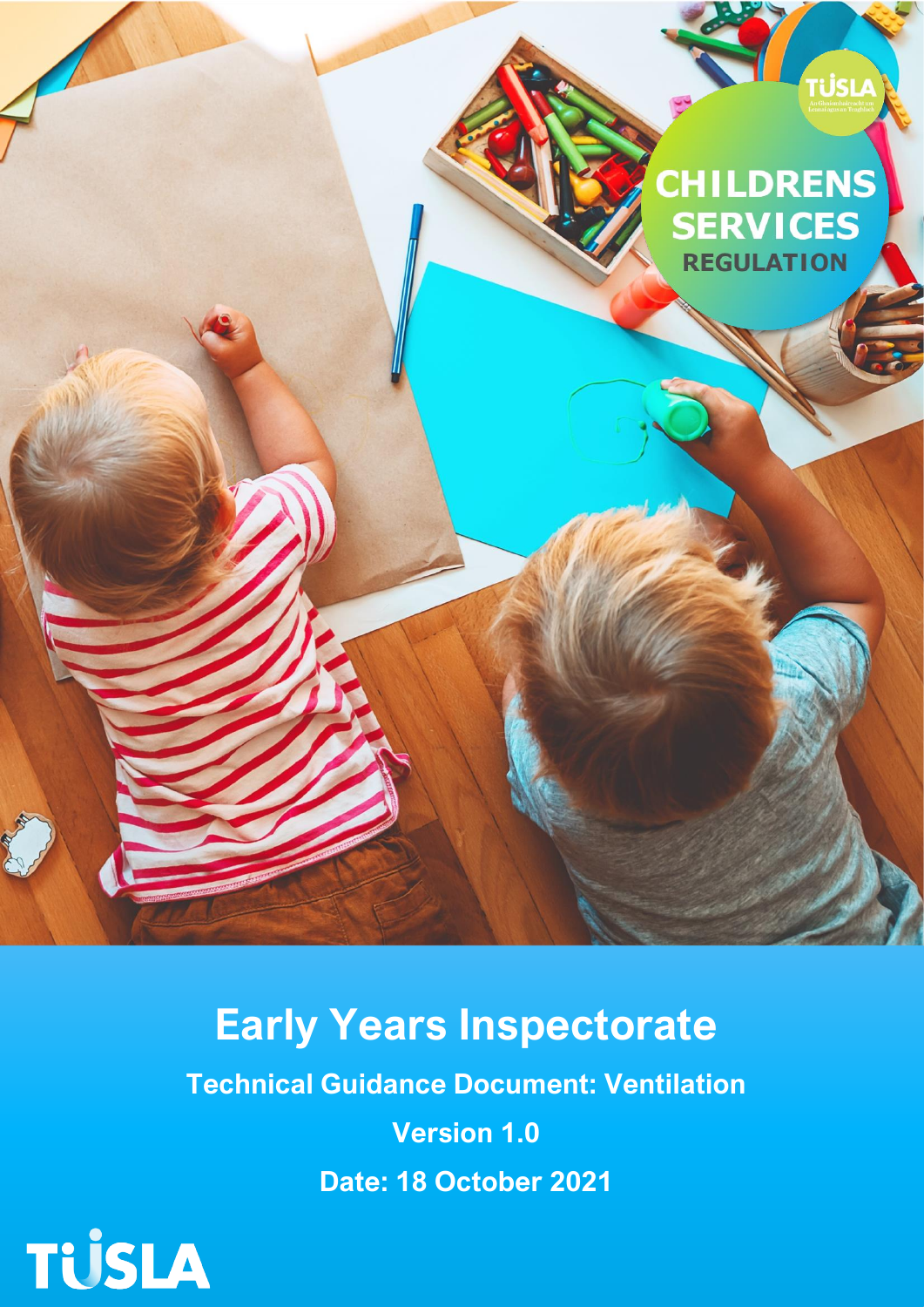# **Contents**

| 1. |                                                                                      |  |  |
|----|--------------------------------------------------------------------------------------|--|--|
| 2. |                                                                                      |  |  |
| 3. |                                                                                      |  |  |
| 4. |                                                                                      |  |  |
| 5. |                                                                                      |  |  |
| 6. |                                                                                      |  |  |
| 7. |                                                                                      |  |  |
|    |                                                                                      |  |  |
|    |                                                                                      |  |  |
|    | Appendix 3: Guidance for adequate ventilation in an early years setting 10           |  |  |
|    |                                                                                      |  |  |
|    |                                                                                      |  |  |
|    | The Department of Education – Practical Steps for the Deployment of Good Ventilation |  |  |
|    | Department of Housing, Local Government and Heritage Buildings Regulations 2019      |  |  |
|    |                                                                                      |  |  |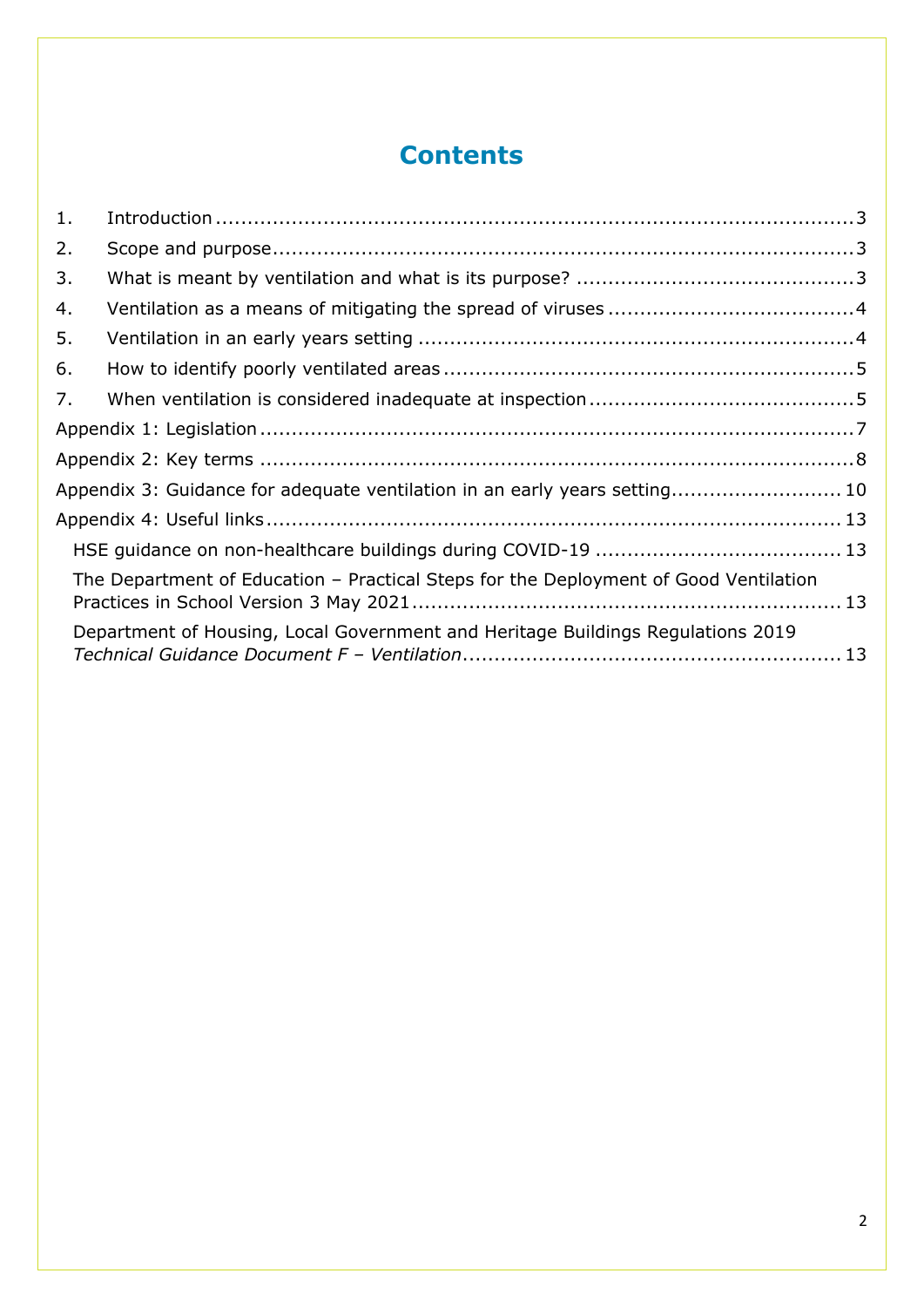# <span id="page-2-0"></span>**1. Introduction**

Tusla's Early Years Inspectorate is responsible for inspecting early years services, playgroups, day nurseries, crèches, day care, and services catering for children aged 0–6 years in Ireland. Collectively, these organisations are referred to as 'early years services' and are described in legislation as 'preschool services'.

The Early Years Inspectorate is committed to the safeguarding and well-being of all children who attend early years services. This is achieved through the registration, inspection and enforcement processes prescribed by law and implemented by the Tusla Early Years Inspectorate.

# <span id="page-2-1"></span>**2. Scope and purpose**

This technical guidance document has been developed in order to offer guidance for the Inspectorate in assessing and verifying compliance with requirements to provide adequate ventilation in early years settings during the COVID-19 pandemic and in normal times. The purpose of this document is to facilitate a consistent approach to ensuring compliance with the ventilation requirements of the Early Years Inspectorate.

# <span id="page-2-2"></span>**3. What is meant by ventilation and what is its purpose?**

Ventilation is the supply of fresh outside air into indoor spaces, and the removal of stale indoor air through a range of natural and/or mechanical devices. Letting fresh air into indoor spaces can help remove air that contains virus particles and can reduce the risk of spreading coronavirus (COVID-19).

Ventilation should be capable of providing satisfactory indoor air quality for human respiration in occupied areas of a building. The role of ventilation is to:

- Rapidly dilute pollutants, including odours and water vapour.
- Remove excess water vapour from areas such as kitchens, and utility rooms, with the aim of reducing the likelihood of creating conditions that support the growth of mould, harmful bacteria, pathogens, and allergens.
- Remove harmful pollutants.
- Provide an adequate supply of fresh air for people using the building.
- Disperse residual pollutants and water vapour.

The means of ventilation may also affect occupant comfort, e.g. through undesirable draughts or excessive air movements; the aim is to provide adequate ventilation while avoiding occupant discomfort. Care must also be taken not to create an additional risk of children leaving the service unaccompanied when entrances, exits, or low windows are opened in order to provide ventilation.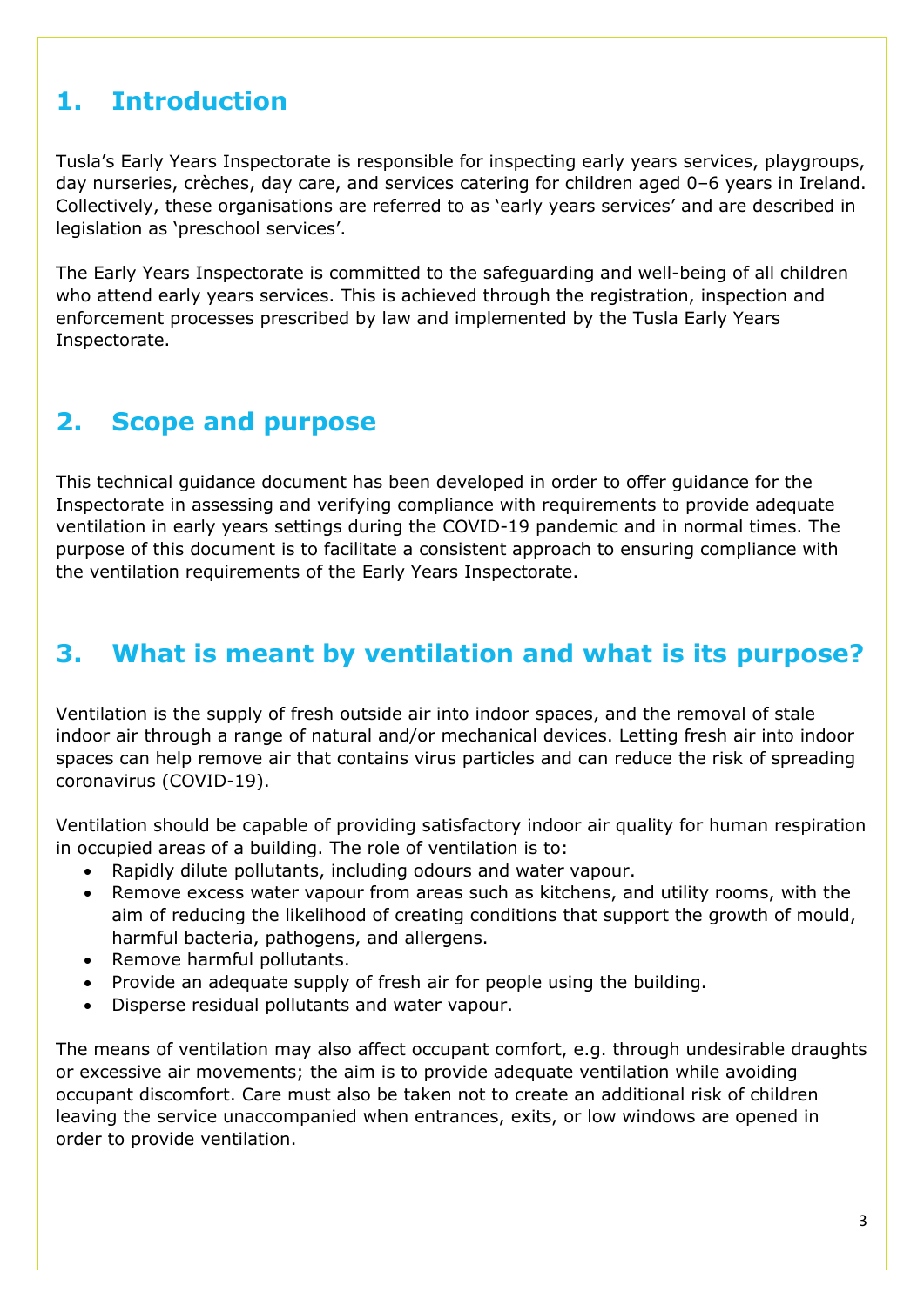# <span id="page-3-0"></span>**4. Ventilation as a means of mitigating the spread of viruses**

When someone with a virus breathes, speaks, coughs or sneezes, they release particles (droplets and aerosols) containing the virus. While larger droplets fall quickly to the ground, smaller droplets and aerosols containing the virus can remain suspended in the air. If someone breathes in virus particles that are suspended in the air, they can become infected. This is known as airborne transmission.

In early years settings, good ventilation is considered an important factor in mitigating the spread of viruses such as COVID-19 (coronavirus); other factors include maintaining social distancing, wearing face masks, following good hand hygiene and respiratory etiquette, following enhanced cleaning procedures, maximising use of outdoor spaces and limiting children's contact with each other by managing pod sizes. However, maintaining the integrity of the pod rather than focusing on pod size has generally been the best approach to managing pods.

In poorly ventilated rooms, the amount of any virus that is in the air can build up, increasing the risk of spreading COVID-19. The more people occupying an area that is poorly ventilated, and the longer they remain in it, the greater the risk of spreading COVID-19. The virus can also remain in the room after the infected person has left.

Bringing fresh air into a room and removing older stale air that contains virus particles reduces the chances of spreading COVID-19. The more fresh air that is brought into the room, the quicker any airborne virus will be removed. Opening windows and doors is the simplest way of improving ventilation for most people.

# <span id="page-3-1"></span>**5. Ventilation in an early years setting**

Care rooms, sleep rooms, offices, sanitary accommodation, utility rooms, and other similar rooms should be provided with a ventilation opening capable of supplying fresh air – this is called *general ventilation* (see Appendix 3.1.1).

Ventilation openings commonly observed are:

- A ventilation grill on the external wall, or.
- A ventilation grill (trickle vent) in the window.

Rooms must also have a means of allowing the movement/removal of a substantial volume of air in a short time period in order to rapidly dilute pollutants and/or water vapour – this is called *purge ventilation* (see Appendix 3.1.2). Purge ventilation can be achieved by:

- opening a window or external door, and/or
- mechanical means (e.g. a fan).

*Mechanical ventilation* may be observed in an early years room with no openable window (i.e. an internal room). Mechanical ventilation can be provided at sanitary accommodation and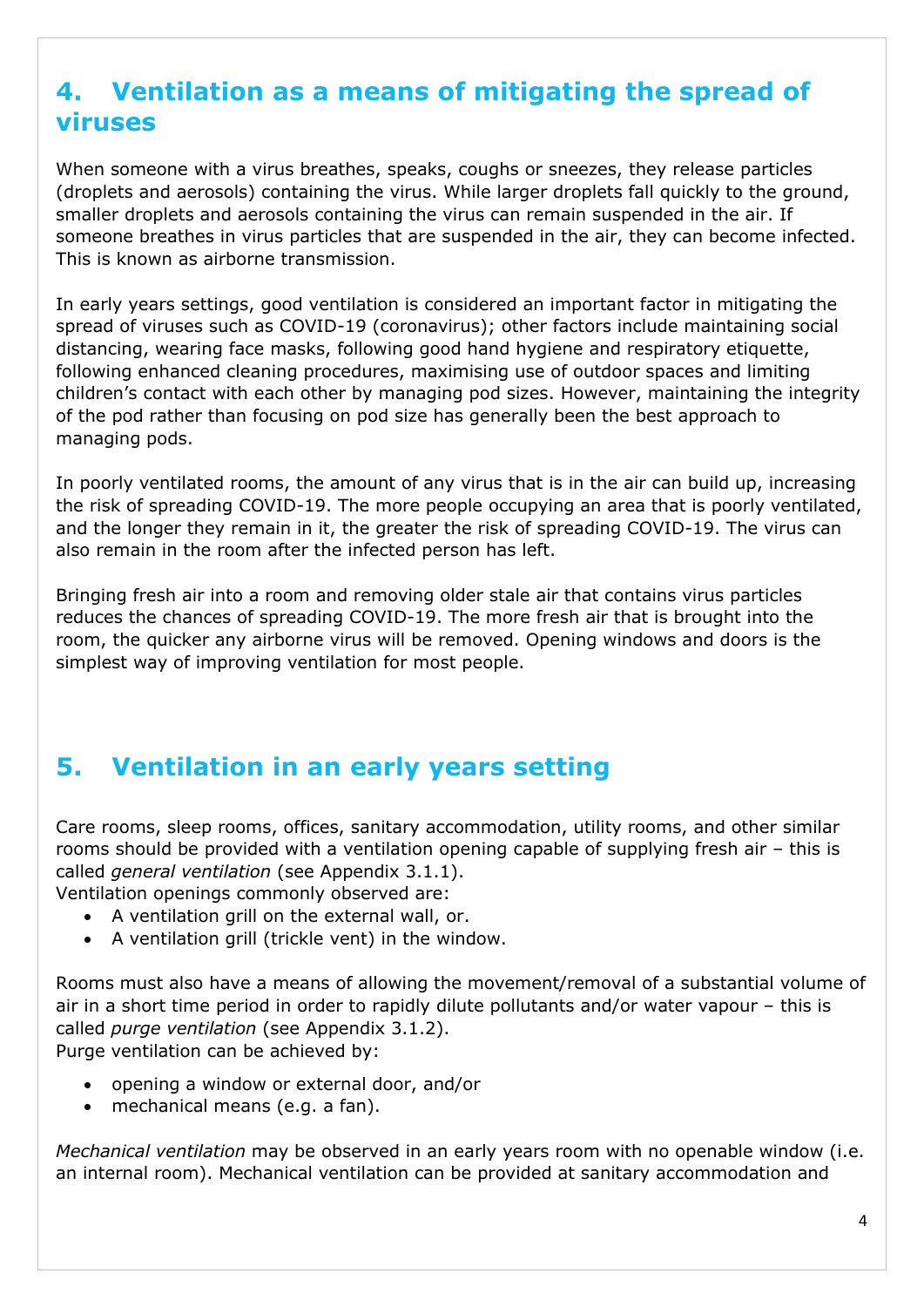nappy changing areas by means of extract fans that discharge foul air directly to the outside and prevent the spread of pollutants to the rest of the building (see Appendix 3.1.3).

Alternatively, some early years services may be ventilated and heated by a Mechanical Ventilation with Heat Recovery (MVHR) system. This type of system provides a fresh air supply into the premises, extracts contaminated/foul air from the premises and provides an exchange of heat between the two types of air.

# <span id="page-4-0"></span>**6. How to identify poorly ventilated areas**

When inspecting early years services, there are some simple ways to identify if a room is poorly ventilated, in order to assess compliance with Regulation 29(c) of the Child Care Act 1991 (Early Years Services) Regulations 2016:

- 1. Is the room lacking natural ventilation (open windows, doors or air vents) or mechanical ventilation?
- 2. How is the air quality in the room? Is it fresh and free from unpleasant odours or does the room feel stuffy or smell bad?
- 3. Is there evidence of mould or mildew on surfaces such as ceilings or walls?
- 4. Is there evidence of significant condensation on windows and walls?
- 5. Does mechanical ventilation provide outdoor air to the room rather than recirculated air?
- 6. While carbon dioxide  $(CO_2)$  monitors are not mandatory in early years services, where they are present, their readings may indicate higher than ideal  $CO<sub>2</sub>$  levels.

Condensation is generally noticeable when it forms on non-absorbent surfaces (i.e. windows or tiles) but it can form on any surface. Condensation may not be noticed until mould growth is visible.

The following are symptoms of condensation.

- Steamed-up windows and puddles of water on windowsills
- Walls that are damp to touch
- Peeling wallpaper
- Black spots of mould on walls and ceilings, and
- A musty smell.

# <span id="page-4-1"></span>**7. When ventilation is considered inadequate at inspection**

As Regulation 29(c), Child Care Act 1991 (Early Years Services) Regulations 2016, requires that early years premises are "kept adequately ventilated", the Early Years Inspector will assess the adequacy of the ventilation based on the guidance in Section 6 of this guidance document.

Where ventilation is considered inadequate, the registered provider is advised of this and the non-compliance is recorded in the inspection report. The registered provider must ensure that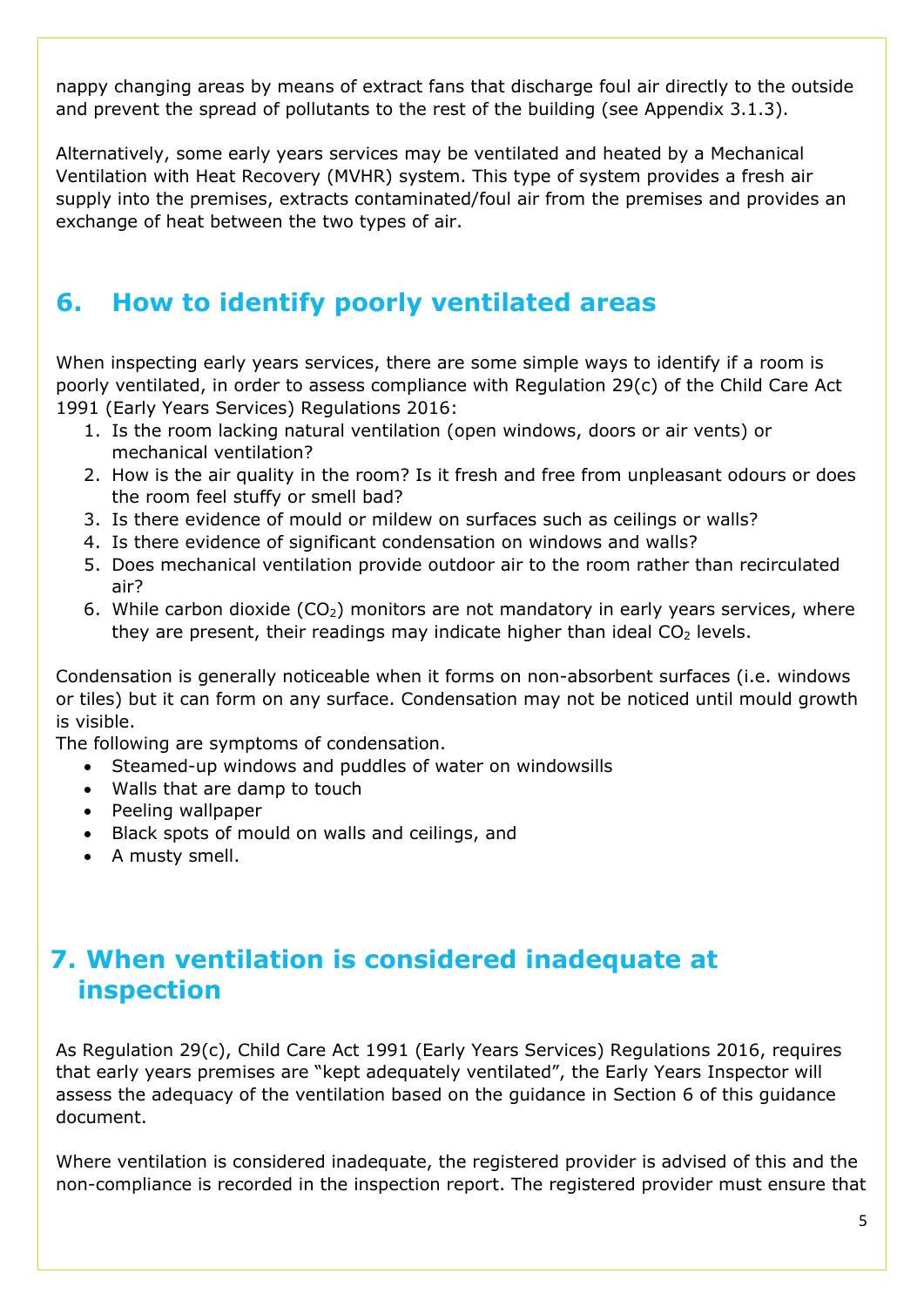a system is installed that will adequately ventilate the room(s) and must also provide written evidence from a competent person, such as a gas plumber or electrician that the room(s) are now adequately ventilated.

The following examples illustrate the actions where ventilation is found to be inadequate at inspection:

**Example 1:** Where an early years service has an internal room with no means of ventilation (either natural or mechanical), this is deemed a non-compliance under Regulation 29(c). As a corrective action, the registered provider must ensure that adequate ventilation is installed in the room and provide evidence from a competent person that the ventilation system installed will ensure an appropriate exchange of air into the room.

**Example 2:** Where a care room or sleep room is found to be ventilated by means of a door or window to the external air, the Early Years Inspector must assess the air quality of the room by using the guidance under Section 6 of this guidance document. It is understood that this is a subjective, but recognised, means of assessment.

**Example 3:** Air purifiers are not considered an alternative means of ventilating a room. Air purifiers are designed to 'clean' air but they do not replace  $CO<sub>2</sub>$  with oxygenated air.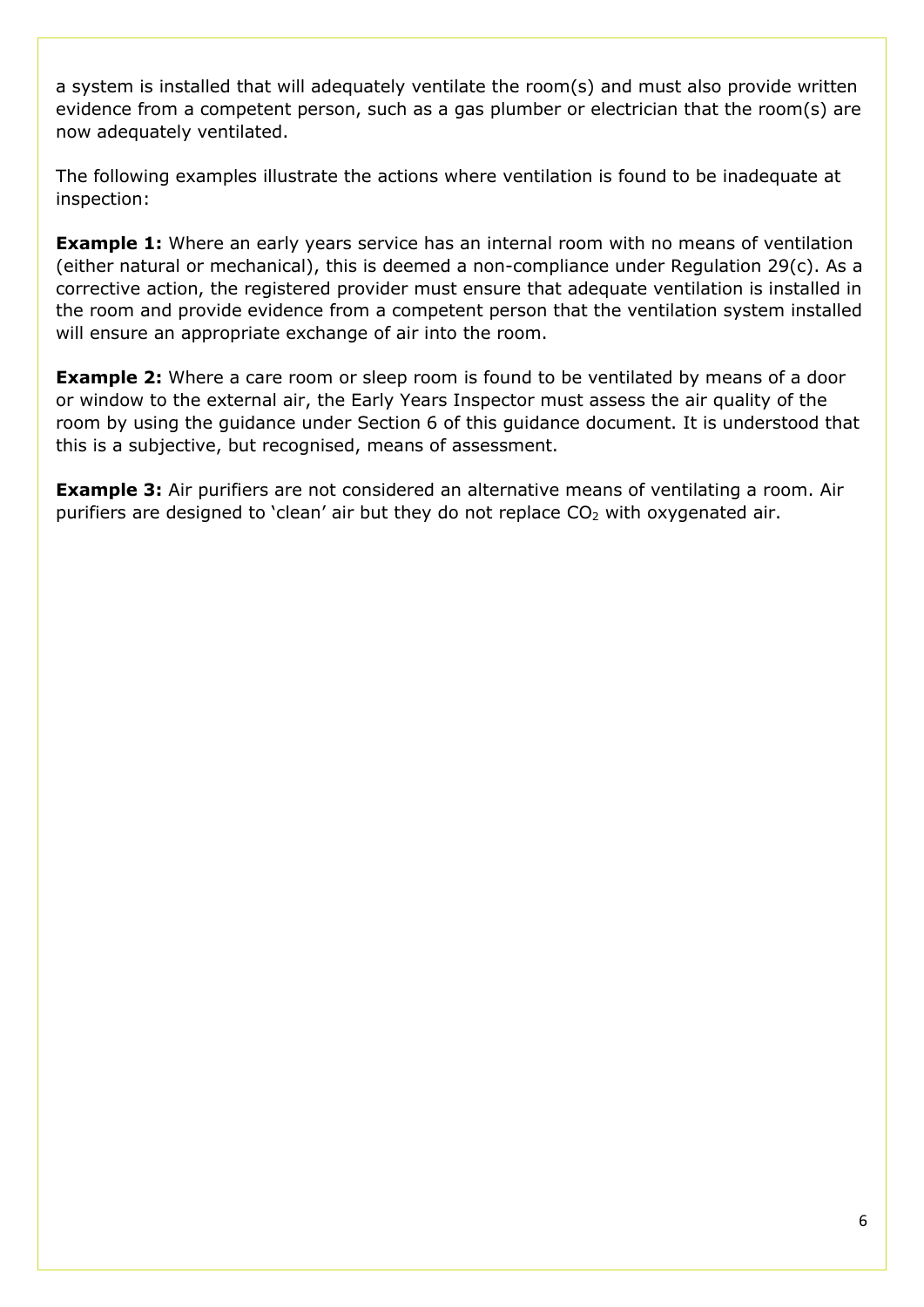### <span id="page-6-0"></span>**Appendix 1: Legislation**

#### **Child and Family Agency Act 2013 (SI 17/1991)**,

Article 58G states: "It shall be the duty of every person providing an early years service to take all reasonable measures to safeguard the health, safety and welfare of children attending the service."

#### **Child Care Act 1991 (Early Years Services) Regulations 2016 (SI 221/2016)**,

Part VII, Regulation 29 (c) prescribes the responsibilities for registered providers in respect of ventilation. Regulation 29 states:"A registered provider shall ensure that the premises of the service are –(c) kept adequately lit, heated and ventilated."

#### **Building Regulations 1997 SI No. 497/1997** as amended by **Building Regulations (Part F Amendment) Regulations 2019 (SI No. 263 of 2019)**

These regulations apply to the design and construction of a new building (including a dwelling) and to extensions and material alterations to an existing building. They came into effect on 1 July 1998 and apply where the works or material change of use takes place after this date. Article 7 of these Regulations allows the Minister for Environment to publish technical guidance documents for the purpose of providing guidance with respect to compliance. *Technical Guidance Document F – Ventilation* was published by the Department of Housing, Local Government and Heritage and updated in 2019.

#### **Building Regulations 1997 SI No. 497/1997** as amended state:

"Part F Ventilation – Means of Ventilation

Adequate and effective means of ventilation shall be provided for people in buildings. This shall be achieved by:

- a) Limiting the moisture content of the air within the building so that it does not contribute to condensation and mould growth, and
- b) Limiting the concentration of harmful pollutants in the air within the building."

*Technical Guidance Document F* **–** *Ventilation* relates to ventilation requirements in noncomplex buildings of normal design and construction. It deals with ventilation methods in dwellings and in buildings other than dwellings.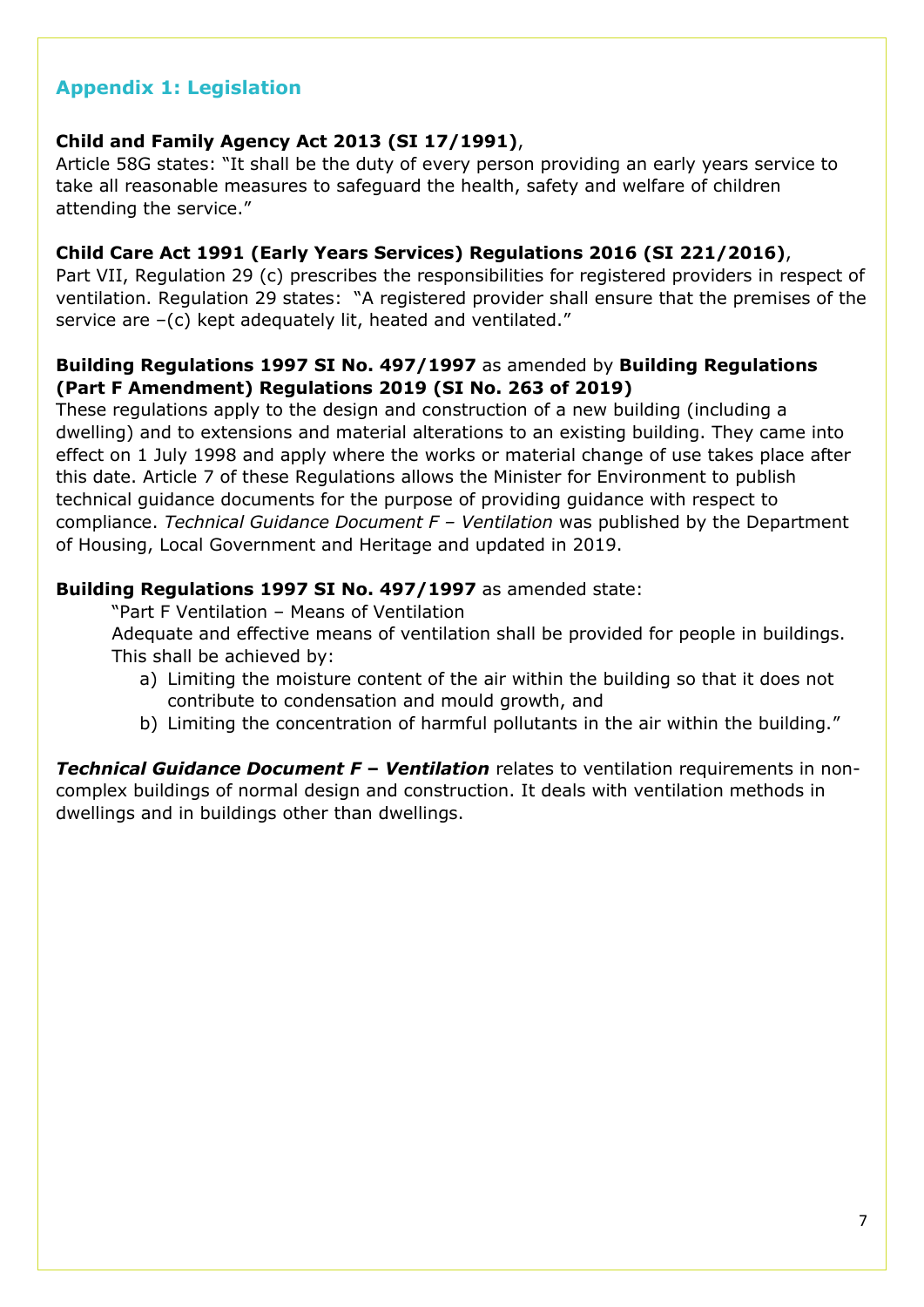### <span id="page-7-0"></span>**Appendix 2: Key terms**

#### *General ventilation*

This method of ventilation provides fresh air to the building and removes, dilutes, and disperses water vapour and other pollutants to generally acceptable levels. General ventilation provides nominal continuous air exchange to rooms and spaces at a relatively low continuous rate.

#### *Background ventilator*

This provides general ventilation in the form of a small, secure ventilation opening, typically located in a wall or window, and usually incorporates a controllable ventilation grill, which can be fully closed.

#### *Purge ventilation*

This manually controlled intermittent ventilation of spaces at a relatively high rate allows the movement/removal of a substantial volume of air in a short time period in order to rapidly dilute pollutants and/or water vapour. Purge ventilation may be provided by natural means (e.g. an openable window or door) or by mechanical means (e.g. a fan). Some part of the ventilation opening shall be at least 1.7 m above floor level.

#### *Extract ventilation*

This type of ventilation removes air from a room or space directly to outside and prevents the spread of pollutants to the rest of the building. Extract ventilation may be provided by natural means (e.g. passive stack ventilation<sup>1</sup>) or mechanical means (e.g. an extract fan).

A mechanical ventilation system that runs continuously whenever general ventilation is required, e.g. a mechanical extract ventilation system or MVHR. The air flow rate may be adjusted manually or by automatic control during operation.

#### *Ventilation opening*

Any means of permanent or controllable ventilation that opens directly to the external air.

#### *Occupiable room*

A room in a building other than a dwelling that is occupied as an office, workroom, classroom, or similar room but that does not include sanitary accommodation, such as utility rooms, circulation areas, and storage areas. In early years services, this will include care rooms and sleep rooms.

#### *Air infiltration*

This means the exchange of air between outside and inside the building other than through openings provided by design (for ventilation, access, or other purposes). Air infiltration is caused by pressure differences such as the effects of wind and occurs through cracks and other unintentional openings in the building fabric.

#### *Competent person*

<sup>&</sup>lt;sup>1</sup> Passive stack ventilation works on the principle that warm air rises and that wind blowing across the face of the roof or walls causes negative pressure, which sucks out the warm air. Therefore, one could open a skylight window or a window at the top of the building (because warm air rises) in order to provide ventilation. As this warm air gets sucked out at the top floor, cool air is sucked in to replace it, through trickle vents in the windows.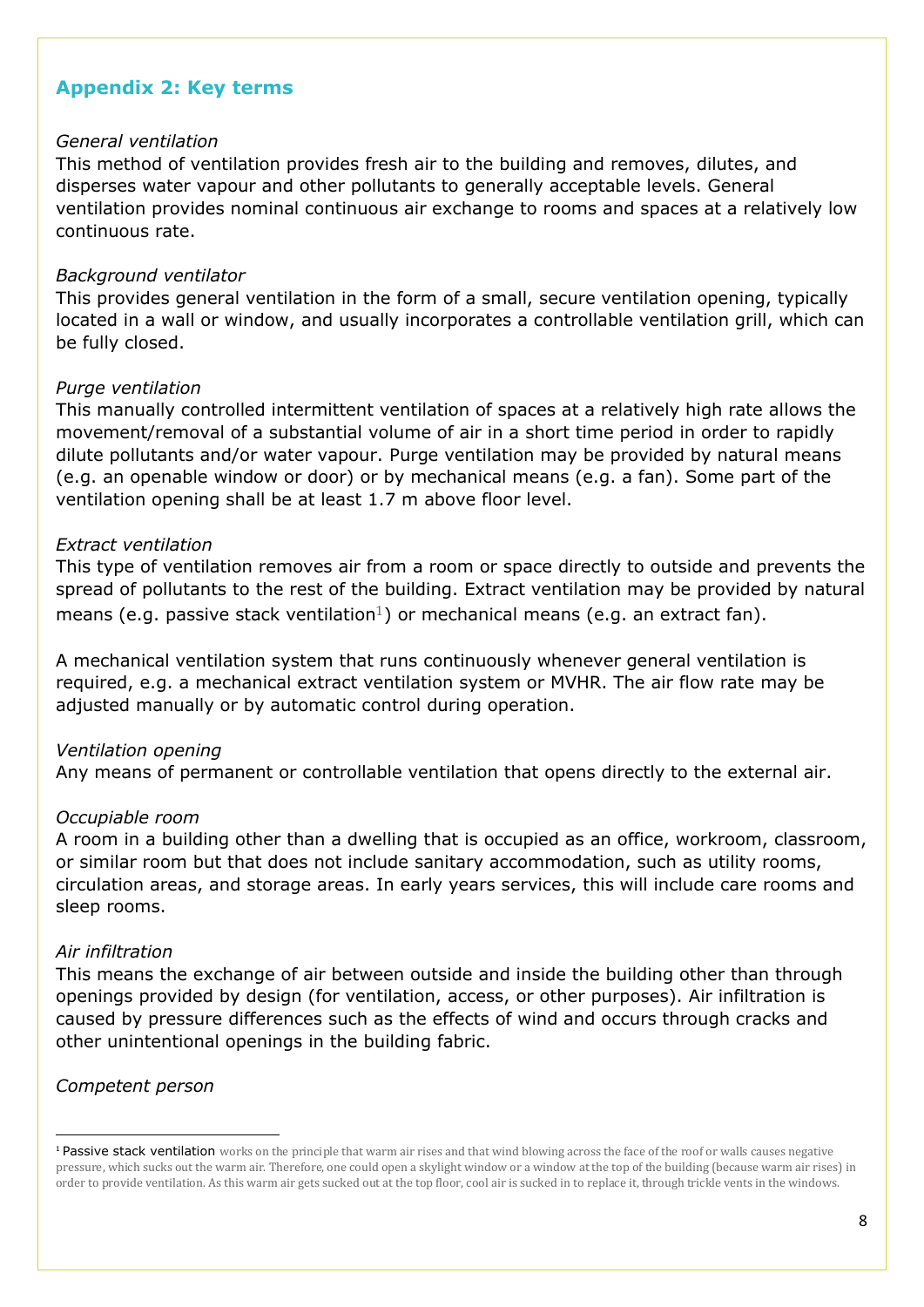The definition provided by the Safety, Health and Welfare at Work Act 2005 states that "a person is deemed to be a competent person where … the person possesses sufficient training, experience and knowledge appropriate to the nature of the work to be undertaken".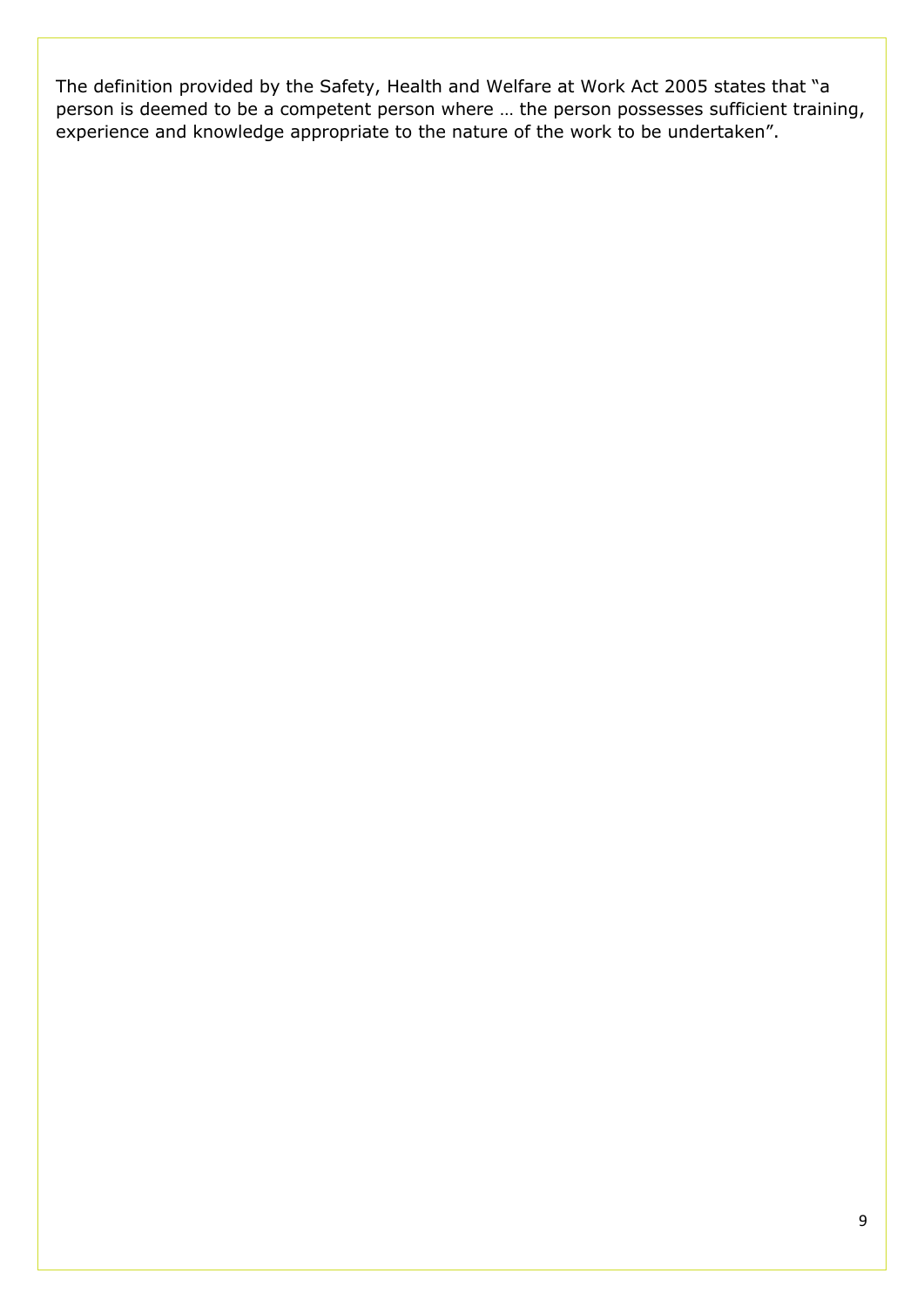### <span id="page-9-0"></span>**Appendix 3: Guidance for adequate ventilation in an early years setting**

### **1.1 General ventilation**

A general ventilation rate of 10 l/second per occupant throughout the building is appropriate where there are no significant pollutant levels.

The minimum equivalent area ( $mm<sup>2</sup>$ ) of the ventilation opening or background ventilator is calculated as:

- Floor area up to 10 m<sup>2</sup> 7,000 mm<sup>2</sup> (or 100 mm x 70 mm)
- Floor area over 10 m<sup>2</sup> 700 mm<sup>2</sup>/m<sup>2</sup> floor area.

The wall ventilation grill should connect to the outside of the building by means of ducting and a corresponding wall grill on the outside wall

Ventilation grills should be clean and free from dust, paint, and building debris. Where possible, ventilation grills should be at least 1.75 m above floor level in order to avoid discomfort from draughts.

Ventilation grills should not be located near a source of pollutants, e.g. heating system flues where exhaust fumes can be passed back into the building.

#### **Ventilation grill on wall**

| Example 1                                                                                                                                                                                                                                                                                      | Example 2 |
|------------------------------------------------------------------------------------------------------------------------------------------------------------------------------------------------------------------------------------------------------------------------------------------------|-----------|
| <u> Thomas Ann an Sheachtain an C</u><br><u> BARBARAHAN MITILI MELANJIRI MATERIAL MATERIAL MATERIAL MELANDIA BARBARAHAN MELANDIA MELANDIA MELANDIA MELANDI</u><br>#AARD-FOOTFROM FLOTTERED & CATALLICAL ABUSESSMANAGEMENT<br>MAANWESTERSTATERALLIGULATERE WERE ELECTRONIC ARRAIGHTENT WERE THE | ш         |

#### Ventilation grill on window (trickle vent)

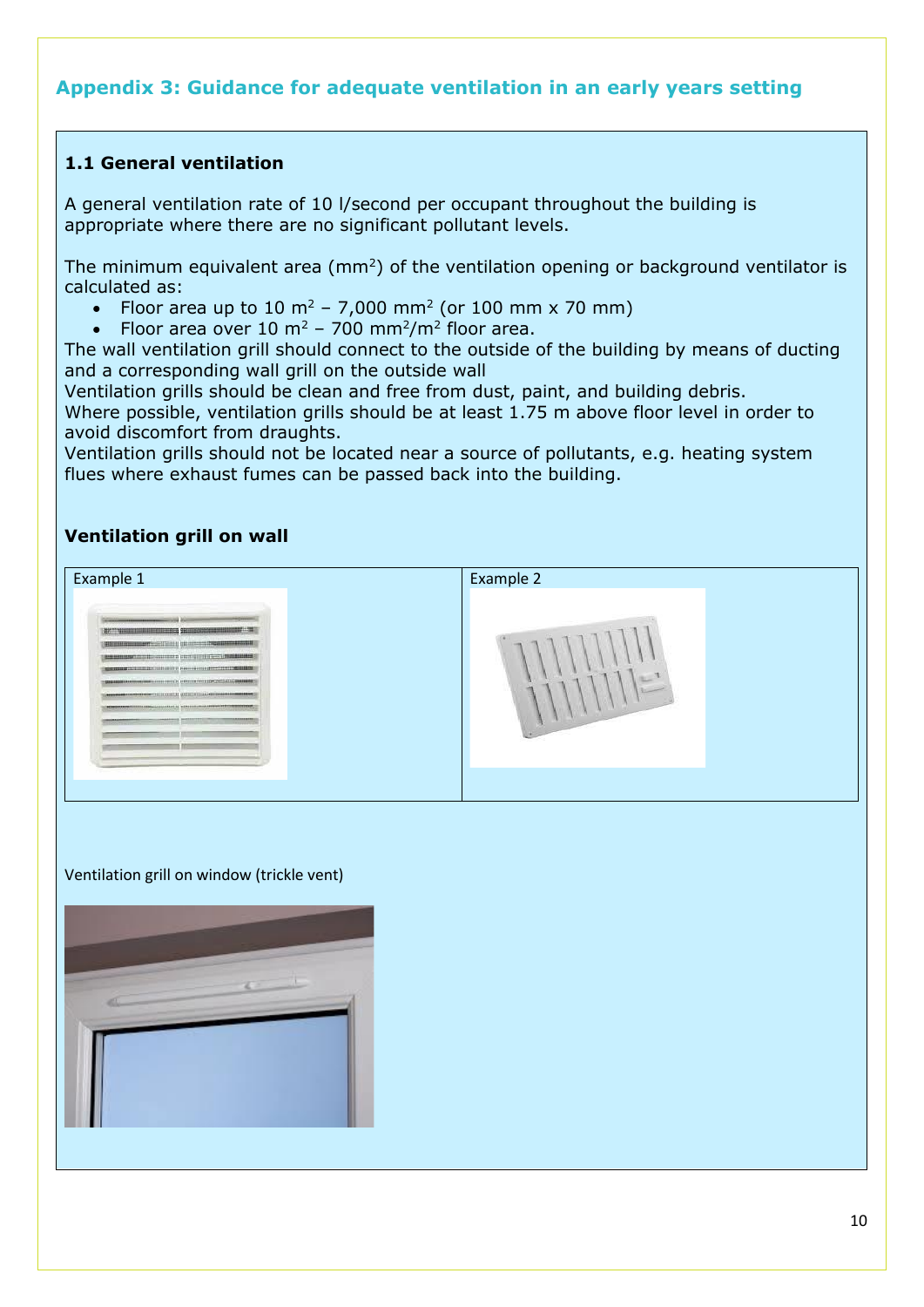### **1.2 Purge ventilation**

Purge ventilation allows for the movement of a substantial volume of fresh air in a short period of time and should be sufficient to reduce pollutants to an acceptable level before a space is occupied. The purged air should be taken directly to the outside and should not be recirculated in any other part of the building.

The purge ventilation requirement in all rooms is by means of

- an opening window or external door, and
- some part of the ventilation opening that must be at least 1.75 m above floor level.

For a window that opens 30 $\degree$  or more, the opening section of the window must be 1/20th of the floor area of the room served.

For a window that opens between  $15-30^\circ$ , the opening section of the window must be 1/10th of the floor area of the room served.

If more than one window is provided in a room, the total area of all openable sections of windows may be used to achieve that required proportion of the floor area.

#### **1.3 Extract ventilation**

For an occupiable room with no openable window (i.e. an internal room), extract ventilation by means of extract fans should be provided in order to achieve a general ventilation rate of 10 l/second per occupant. Readily accessible over-ride controls should be provided for the occupants. Ventilation grills should be clean and free from dust and mould.

For sanitary accommodation and utility rooms, where ventilation is by means of an extract fan, the following is required:

- Minimum extract rate is 6 l/second, and
- Have a 15 minute overrun.

Where extract ventilation is provided, it must be provided to the outside. Extract fans may be controlled either manually or automatically.

Note: Sufficient information about the ventilation system and its maintenance should be available in order to ensure that an effective and efficient ventilation system is being operated and maintained.

#### **1.4 MVHR**

MVHR systems are based on air supply, air extraction and a heat exchange system. Habitable rooms are provided with fresh air while kitchens and sanitary accommodation are extracted on a continual basis. Before the extracted air is exhausted from the building, the heat in the air is transferred by means of a heat exchanger into the fresh air that is introduced into the building.

The pre-warmed fresh air is introduced into all areas on a continual basis. Thereby the need to completely heat the fresh air as it enters the building is eliminated. No extracted air is reintroduced to the building or recycled, thus extracted germs and pathogens will not spread through the MVHR.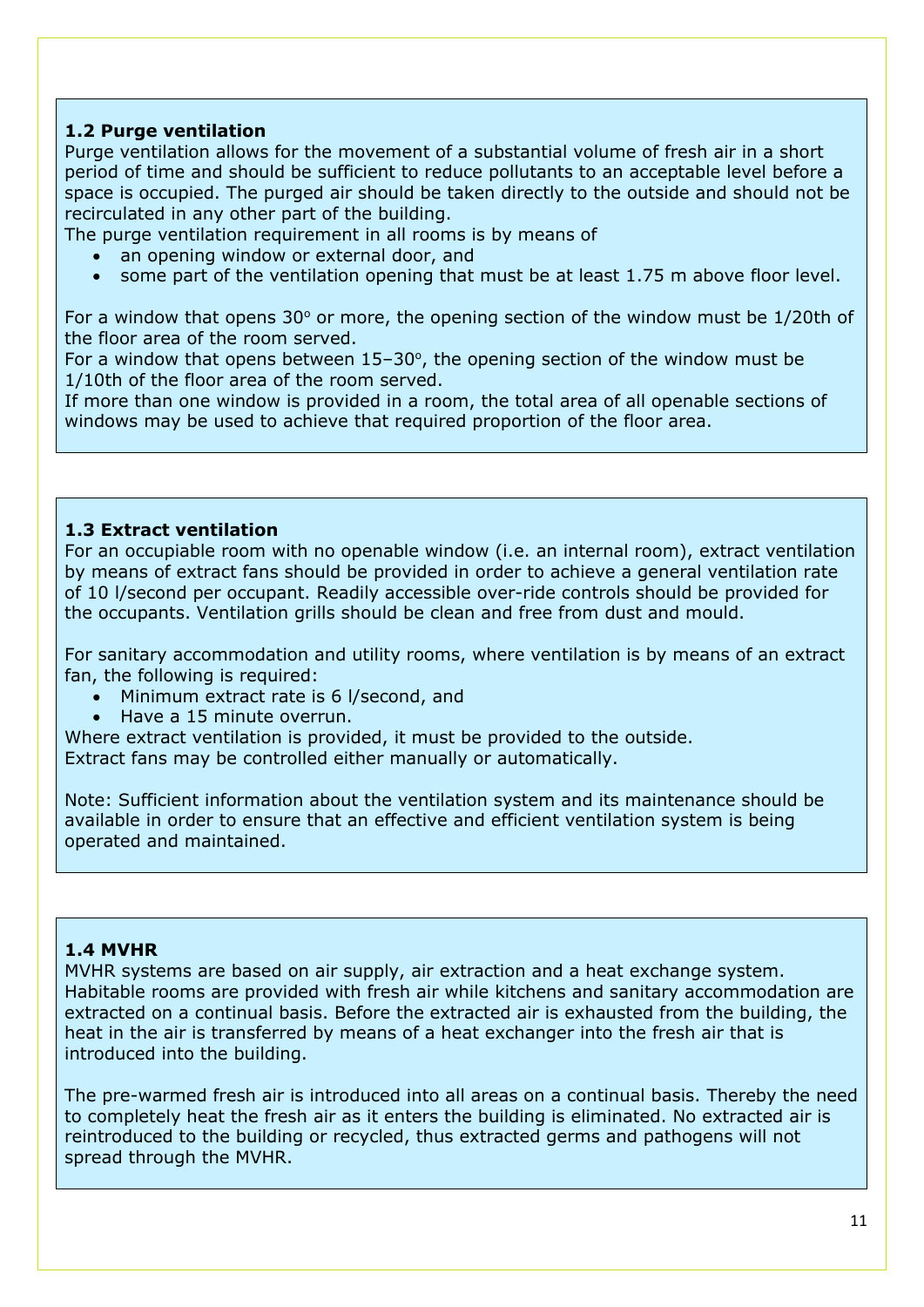Note: Sufficient information about the ventilation system and its maintenance should be available in order to demonstrate that an effective and efficient ventilation system is being operated and maintained.

#### **CO<sup>2</sup> monitors**

A  $CO<sub>2</sub>$  monitor is a device used to measure the concentration of  $CO<sub>2</sub>$  in a room and can be used as a general indicator that rooms may not be adequately ventilated; it can also enable occupants to become familiar with the impact of activities, outdoor weather and window openings on ventilation levels in a room.